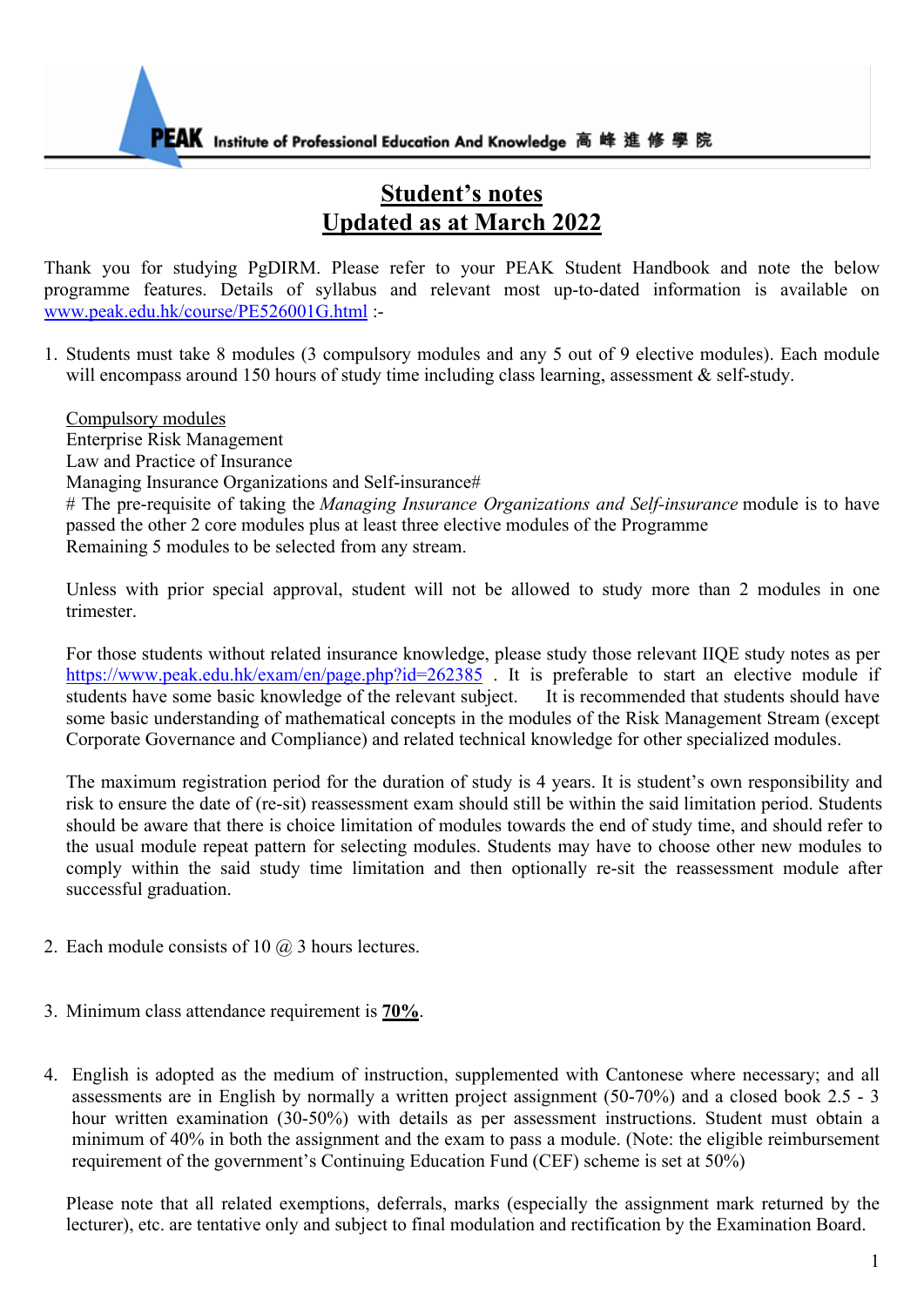

5. A student can take the Reassessment (re-submission/re-sit) for one time for the failed assignment (continuous assessment) and/or final examination with corresponding scored marks equal to or over 30%.

If a student fails again in Reassessment, he/she has to re-take the module with all assessment components, including attendance requirements.

The maximum overall mark for the corresponding Reassessment would be the passing mark of 40% for the calculation of award classification.

Such Reassessment application has to be submitted within one month after notification of results with a payment of 10% for each re-sit / re-submission of the normal enrolment fee, and the student will be allowed to attend a re-sit examination in the next round of the same module (student can apply to attend the last class session as revision) and/or re-submit of the failed assignment within the same trimester, if possible, with acceptable reasons.

Second attempt of the module for those achieving less than 50% for the fulfilment of the eligible requirement of HK CEF Scheme needed to be specially applied in writing (can be in email) within one month after notification of result collection with the prevailing additional fee and rules.

6. Students have to be aware of the offence of plagiarism and collusion (those cases must be referred to Disciplinary Board for determination), and should quote relevant sources in the assignment when necessary (both in-text and at the end with proper referencing, e.g. APA or Harvard and avoid using non-academic sources such as Wikipedia/Investopedia). For study and assignment hints etc., student can also refer to relevant free plagiarism checker or academic websites such as Copyright Classroom [https://hku.to/Copyright\\_Classroom](https://hku.to/Copyright_Classroom) , APUS <http://apus.libanswers.com/writing/faq/2391> , AsitEdit website [<https://asiaedit.com/resources/>](https://asiaedit.com/resources/) , CORE <https://core.ac.uk/> or Deakin <[http://www.deakin.edu.au/current-students/study-support/study-skills/>](http://www.deakin.edu.au/current-students/study-support/study-skills/). Any misconduct or violation of the PEAK/VTC policies will be subject to appropriate disciplinary actions including termination of the study.

Students are strongly reminded to provide answers corresponding to exact requirements of assessment questions, like wordings such as "justify", "explain", "elaborate", "apply" with given scenarios, etc., and no marks will be given for just list points of generalized memory and irrelevant material.

- 7. Any appeal to the marks or special re-sit application, etc. should be made in writing to Programme Leader within 7 working days after notification of the results or the incident happened, or within 3 working days from the day the student is informed of the decision of the Board.
- 8. Students who have completed previous similar level studies may be granted specified exemptions up to 50% of the required modules. Exemption application (as per [https://www.peak.edu.hk/en/admission\\_page.php?id=33664\)](https://www.peak.edu.hk/en/admission_page.php?id=33664) should be completed with the relevant syllabus and original transcripts certified by PEAK with prescribed application and exemption fee. Please note that the accreditation arrangements with other professional bodies or academic institutions for PgDIRM studies may not apply to those modules obtained by exemptions.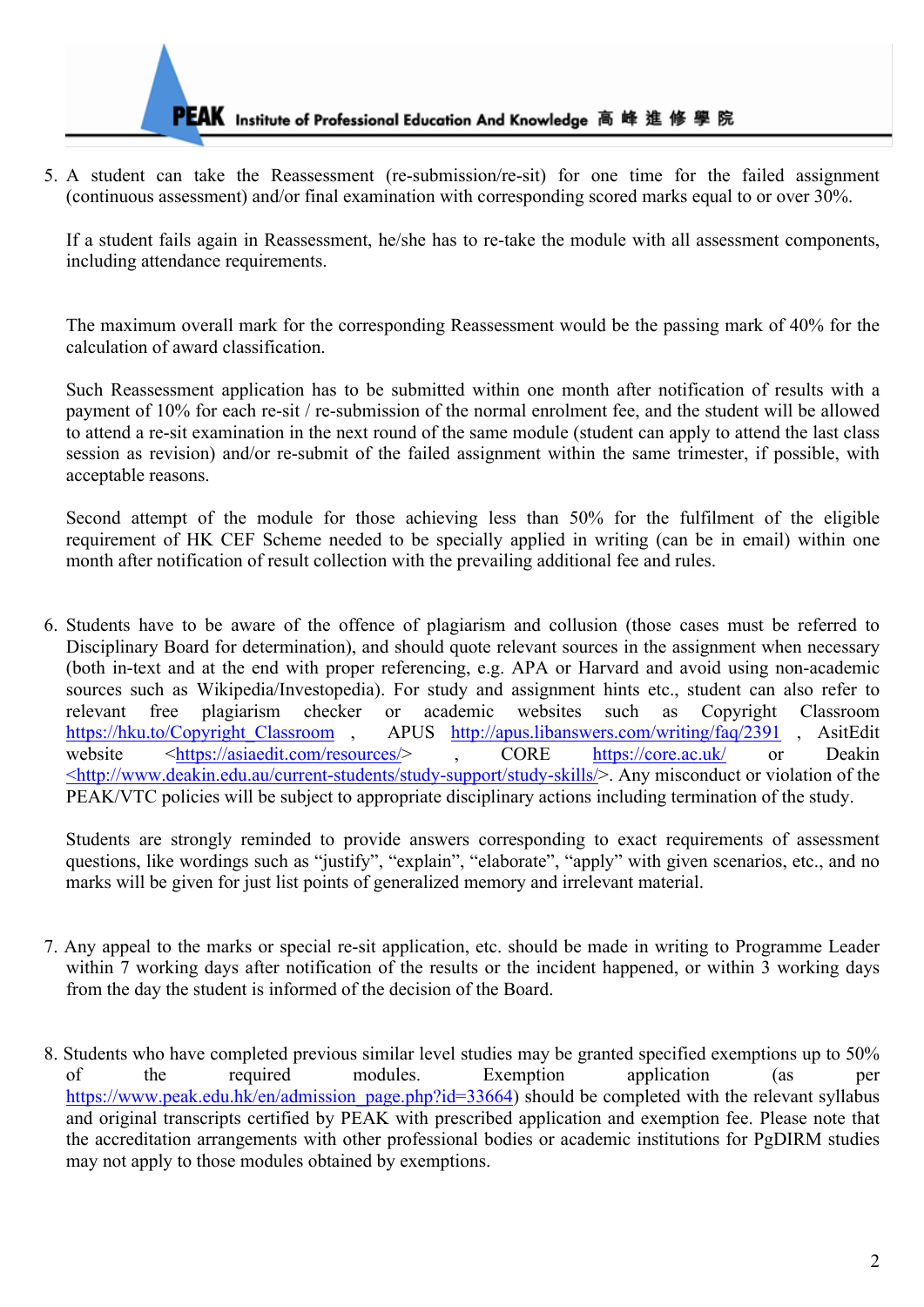9. A result slip will be issued after the actively enrolled trimester period. For the final completed transcript, the following award classification will also be shown:

| Classification | Average Mark        |
|----------------|---------------------|
| <b>Pass</b>    | 40 to below $65$    |
| Credits        | 65 to below 75      |
| Distinction    | equal to or over 75 |

- 10. For better communication, a student representative should be nominated in each module per intake with contact details sent to Programme Leader & the Programme Secretary & Officer for our future staff-student liaison meeting and students are encouraged to propose any students' activities and make use of PEAK Moodle platform [\(https://moodlesp.vtc.edu.hk/login/index.php\)](https://moodlesp.vtc.edu.hk/login/index.php), and Insurance Education Fanpage <http://www.facebook.com/pages/Insurance-education/364308834275?ref=ts> for sharing of up-to-dated academic information and networking.
- 11. For ANZIIF membership application, please refer to relevant information of membership details as per <https://anziif.com/membership/about-membership> (particularly the Fellow criteria) with the relevant forms (new Member form or Upgrade form), which has to be directly sent to the Institute together with all the required documents. For documents certification, please contact our Programme secretary for prior arrangement. It is highly encouraged to apply for ANZIIF membership ASAP for early fulfillment of the Fellowship requirements.

For CII exemption, you have to enquire directly via their website [www.cii.co.uk/prior-learning.](http://www.cii.co.uk/prior-learning) For CII certification, you can arrange any CII member or IIHK official at Central [\(https://cii-hk.org\)](https://cii-hk.org/) up to your convenience.

For Insurance Authority (IA) CPD arrangement, please refer to GL24[:Guideline on Continuing](https://www.ia.org.hk/en/legislative_framework/files/Eng_GL24_CPD.pdf)  [Professional Development for Licensed Insurance Intermediaries \("GL24"\)](https://www.ia.org.hk/en/legislative_framework/files/Eng_GL24_CPD.pdf) and the dedicated CPD webpage on the IA website for details:

[https://www.ia.org.hk/en/supervision/reg\\_ins\\_intermediaries/cpd.html](https://www.ia.org.hk/en/supervision/reg_ins_intermediaries/cpd.html)

[PgDIRM is on the list of qualified CPD activities under the Guideline GL24 as Type 5 Qualifications (paragraph 17 & 18) under Schedule III of Annex 1 and can be considered to have satisfied the annual CPD requirements (except for the compulsory CPD hours on Ethics or Regulations) with at least one pass of the examination paper in that assessment period); and on the list of Type 3 QF Accredited Programmes <https://www.hkcaavq.edu.hk/en/services/assessment/cpd-ia-programmes> categorised under the Insurance Industry on the Qualifications Register ]

12. All modules from Postgraduate Diploma in Insurance in Risk Management have been included in the list of reimbursable courses under the Continuing Education Fund [\(https://www.wfsfaa.gov.hk/cef\)](https://www.wfsfaa.gov.hk/cef) with the respective below CEF course codes as per [www.peak.edu.hk/course/PE526001G.html.](http://www.peak.edu.hk/course/PE526001G.html) Eligible applicants will be reimbursed up to a ceiling of HK\$20,000, adopting a co-payment ratio by the learners for the first \$10,000 subsidy at 20% and that for the second \$10,000 at 40% of the course fee. For details, please refer to [<https://www.wfsfaa.gov.hk/cef>](https://www.wfsfaa.gov.hk/cef).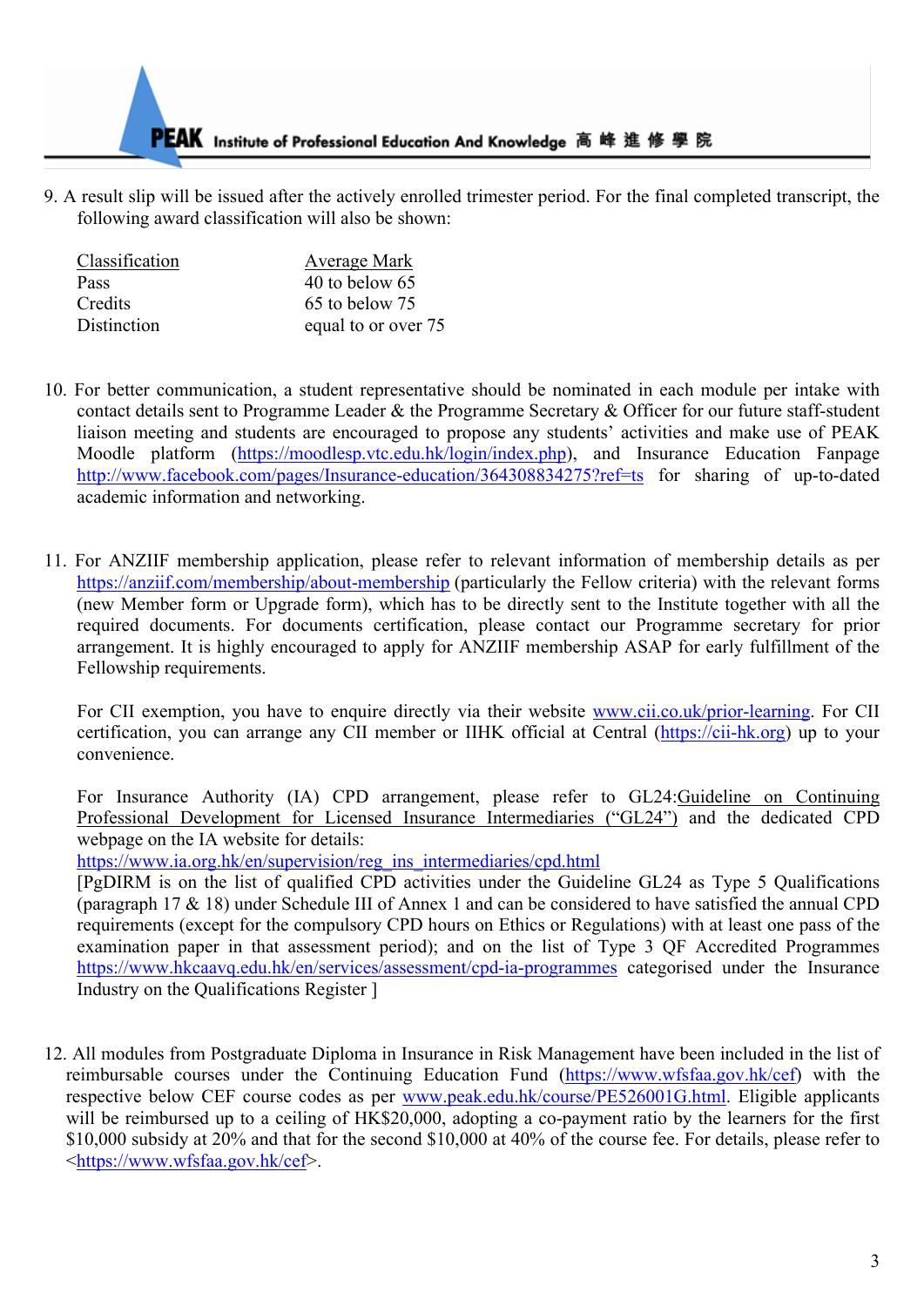## PEAK Institute of Professional Education And Knowledge 高峰進修學院

13. Subject to the fund availability and final decisions of PEAK with reservation right of amendments or withdrawal without prior notice, it is expected that some kind of scholarship awards will be available for the best achieving PgDIRM graduates.

- 14. A Mentorship Scheme is arranged for continuing PgDIRM students and any interested student who are interested to become Mentee should send the following information in soft copies to PgDIRM Programme Officer:
	- 2-page resume / CV with contact email and mobile phone

• objectives of what he/she expects to achieve by participating in this programme as mentee and the most relevant fields (in order of priority like motor claims, product liability underwriting, etc.) for basis of matching

Hope you enjoy the programme and for further information and other supports, you can contact me on 2836 1863 (email: [johntsang@vtc.edu.hk\)](mailto:johntsang@vtc.edu.hk), our Programme Officer, Ms Carrie KWAN on 2836 1852 with email [carriekwan@vtc.edu.hk](mailto:carriekwan@vtc.edu.hk) and our Programme Secretary, Ms Iris NG on 2919 1476 with email [ngchinchi@vtc.edu.hk.](mailto:ngchinchi@vtc.edu.hk)

Best Regards, John TSANG PgDIRM Programme Director PEAK, VTC, HK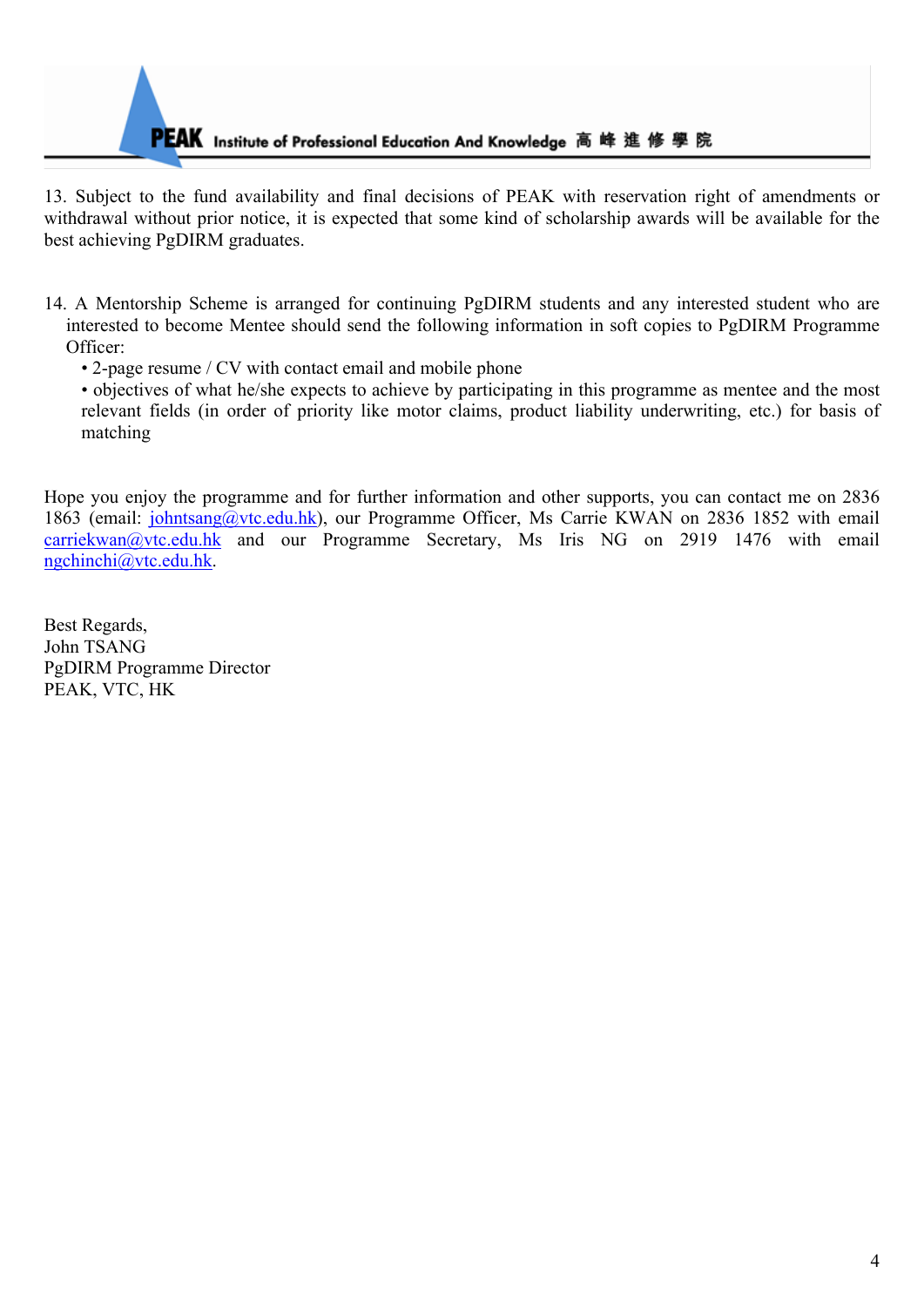### **Appendix I**

#### **External Academic and Professional Recognition of Professional Diploma in Insurance**

(There is no guarantee that the external recognition remains unchanged subject to the sole discretionary review of the respective institutions and students should check their respective most up-to-date policies)

#### **1) Australia and New Zealand Institute of Insurance and Finance (ANZIIF) (updated as at July 2018)**

Graduates of PgDIRM are eligible to claim 80 points towards the 100 points required for ANZIIF Fellow CIP membership.

Graduates of PgDIRM who wish to apply for Fellowship must also meet the above Fellowship criteria requirement, including a minimum of two consecutive years as a CIP member of ANZIIF immediately prior to applying to achieve the additional 25 points, after they can apply to become Associate CIP members when they have completed 3 modules of the Postgraduate Diploma and/or become Senior Associate CIP members when they have completed 6 modules of the Postgraduate Diploma (details as per [https://anziif.com/membership/membership-levels\)](https://anziif.com/membership/membership-levels).

#### **2) Chartered Insurance Institute (CII) (updated as at March 2022)**

**CII recognition of prior learning review outcome – for applications with effect from 9 April 2022 until 8 April 2023**

| <b>Conditional upon completing the following Hong</b> | Hong Kong PEAK graduates may be eligible to the following CII         |
|-------------------------------------------------------|-----------------------------------------------------------------------|
| <b>Kong PEAK qualification modules</b>                | prior learning award                                                  |
| <b>Enterprise Risk Management (core module)</b>       | An exemption from (M67) Fundamentals of risk management (25)          |
|                                                       | Diploma-level credits towards CII                                     |
|                                                       | insurance qualifications)                                             |
| Law and Practice of Insurance (core module)           | An exemption from (M05) Insurance law (25 Diploma-level credits       |
|                                                       | towards CII insurance qualifications)                                 |
| <b>Managing Insurance Organizations and Self-</b>     | An exemption from (990) Insurance corporate                           |
| Insurance (core module)                               | management (30 Advanced Diploma-level credits towards CII             |
|                                                       | insurance qualifications)                                             |
| <b>Property Insurance Management</b>                  | For completion of any 5 units:                                        |
| <b>Liability Insurance Management</b>                 | 2 sets of 30 Advanced Diploma-level non unit-specific credits towards |
| <b>Marine Insurance Management</b>                    | CII insurance qualifications plus                                     |
| <b>Life and Medical Insurance Management</b>          | 2 sets of 25 Diploma-level non unit-specific credits towards CII      |
| <b>Reinsurance Management</b>                         | insurance qualifications                                              |
| <b>Operational Risk Management</b>                    |                                                                       |
| <b>Financial Risk Management</b>                      |                                                                       |
| <b>Financial Planning Management</b>                  |                                                                       |
| <b>Corporate Governance and Compliance</b>            |                                                                       |

#### **Recognition of prior learning requirements**

Hong Kong PEAK Postgraduate Diploma in Insurance and Risk Management graduates should note that: At its sole discretion the CII reserves the right to make, amend and or withdraw credit awards which are the subject of this application at any time, on due notice as it sees fit and without monetary compensation. Under no circumstances will the CII accept any liability for consequential, indirect or special losses or special damages of any kind arising out of or in any way connected with the awarding or withdrawal of credit awards. The award of credits in the CII's qualification framework is a privilege and not a right and awards can change over time as qualification frameworks evolve.

There is no intent to bring legal relations into being or otherwise establish a contractual relationship between the CII and Hong Kong PEAK.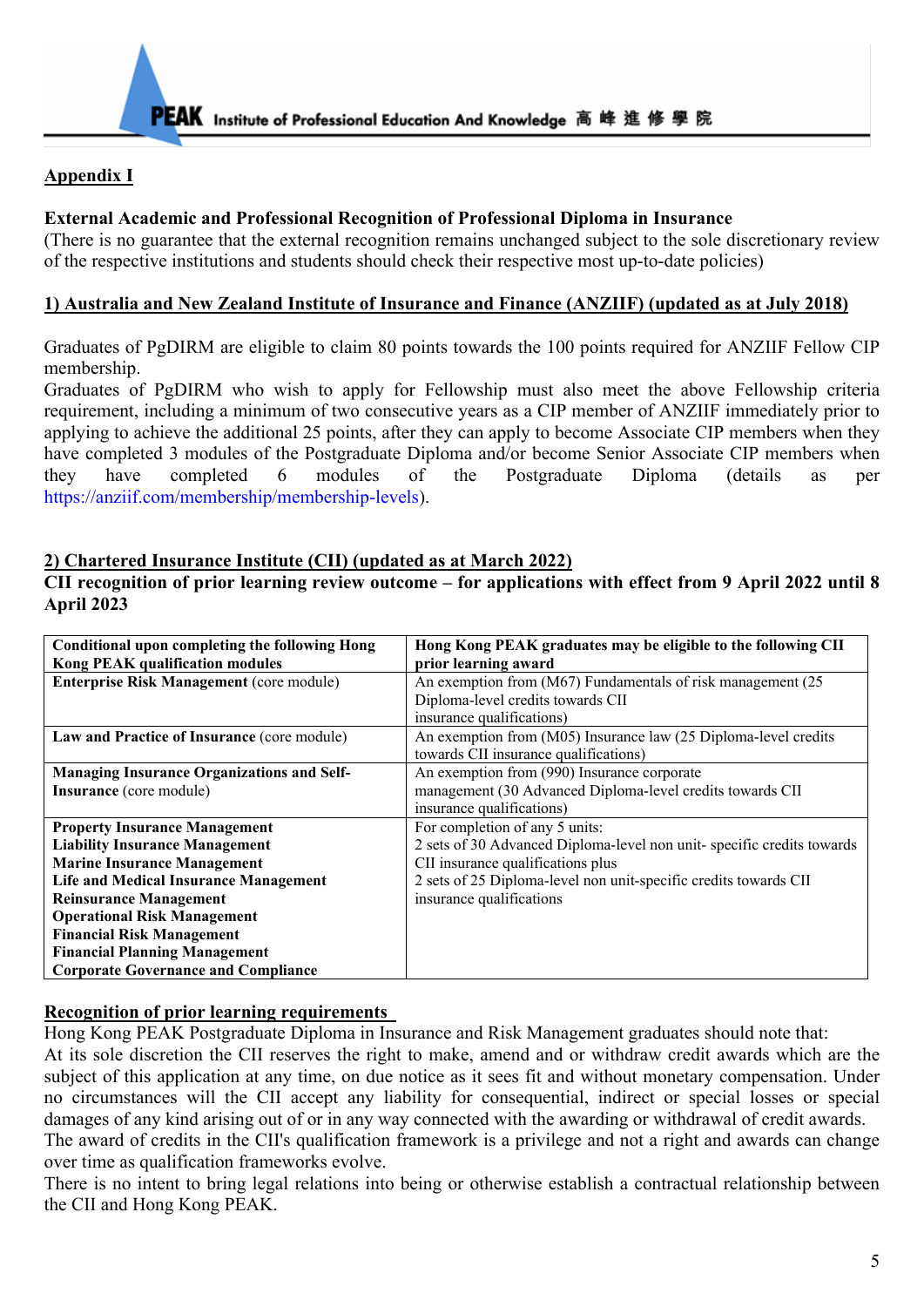#### **3) Society of Registered Financial Planners (HKRFP) (updated as at January 2020)**

The corresponding below subject exemption will be recognized by HKRFP.

| Module of PgDIRM                       | <b>Exempt for HKRFP Module</b>   |
|----------------------------------------|----------------------------------|
| PBA60002 Law and Practice of Insurance | <b>FP3020 Insurance Planning</b> |
| PBA60011 Financial Planning Management | FP3010 Financial Planning        |
|                                        | FP3040 Tax Planning              |
|                                        | FP3030 Investment Planning       |

Please note that there are five modules in HKRFP programme of Professional Diploma in Financial Planning. Hence, the PEAK students with above said exemption of any two papers of HKRFP with one (1) year financial services working experience are eligible to apply for HKRFP Associate membership, to obtain AHKRFP designation. Should any PEAK students with the above maximum exemption of 4 papers of HKRFP wish to pursue Full membership have to pass FP3050 Best Practices for Financial Planners and with two years of relevant working experience to obtain the HKRFP designation (more details as per [http://www.hkrfp.org](http://www.hkrfp.org/) ).

**4)** Graduates can be considered to apply for Master of Business Administration and Master of Applied Finance (in Risk Management or in Wealth Management) of the Open University of Hong Kong through Pathway 1 as equivalent to satisfy the requirement of a recongnized Master's degree in business. (details refer Programmes as per [http://www.ouhk.edu.hk/wcsprd/Satellite?pagename=OUHK/tcSingPage&c=C\\_ETPU&cid=1385178026800](http://www.ouhk.edu.hk/wcsprd/Satellite?pagename=OUHK/tcSingPage&c=C_ETPU&cid=1385178026800&lang=eng) [&lang=eng\)](http://www.ouhk.edu.hk/wcsprd/Satellite?pagename=OUHK/tcSingPage&c=C_ETPU&cid=1385178026800&lang=eng)

**5)** Graduates are eligible to apply for the certification "Certified Risk Analyst (CRA)" of Global Academy of Finance & Management (GAFM). For application, graduates can contact GAFM directly for The Certification Processing and Rates (more details as per [https://www.gafm.com/\)](https://www.gafm.com/).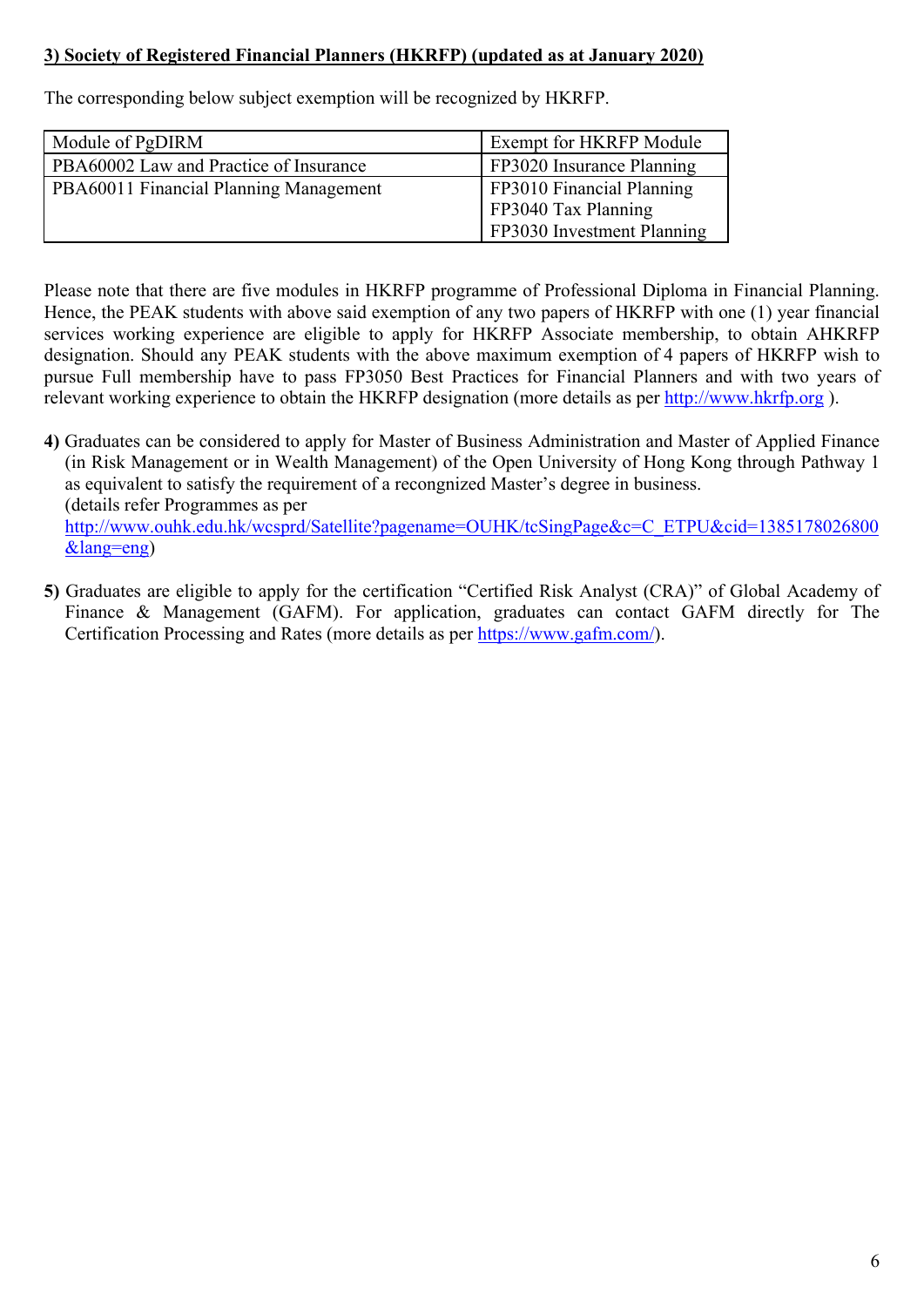

## **Appendix II**

## **Rules for using PEAK Library Service (PgDIRM)**

- 1. All registered PEAK PgDIRM students\* are entitled to enjoy the PgDIRM library service provided by PEAK, VTC.
- 2. Borrowing Procedures:
	- 1. Please send us the name of the book you wish to borrow by E-mail to Programme Secretary. All books are allocated on a first-come-first-served basis according to the time of receipt of such e-mail.
	- 2. After receiving our emailed confirmation, please bring along with the confirmation print-out and collect the book at our PEAK reception **within three working days**.
- 3. Books may be borrowed for a period of **8 days** (starting from the day the book is collected).
- 4. Each registered borrower may borrow up to two items of books.
- 5. **A loan may be renewed through the emailed confirmation by PEAK** for a further period of **8** days unless it is required by another borrower. Each borrower can only renew the book **twice**.
- 6. Borrowers are responsible for returning the books on loan to them by the due date. An overdue fine calculable from the day that immediately follows the date due will be charged at the rate of HK\$10.00 per calendar day.
- 7. The maximum overdue fine chargeable is HK\$100 per book. Thereafter if a book is still not returned, an additional fine equivalent to the estimated cost of replacement of the book plus processing costs (20% of the cost of book) will be claimed through the PEAK Administration. All fines paid are non-refundable. All fines should be paid at the PEAK Counter when overdue books are returned.
- 8. Students may not be allowed to sit for the examinations or be graduated until all library fines have been paid as well as all books returned. When any fine on an individual borrower reaches HK\$100, his/her borrowing privileges of all library materials will be suspended until he/she pays the fine.
- 9. No overdue notices will be made to borrowers and it will not be accepted as an excuse for waiving or reducing fines for overdue books.
- 10. Borrowers shall be held responsible for any loss, mutilation, damage or disfigurement by writing or other marks and shall be required to pay the full cost of replacing such books. In order to stop overdue fines from accruing, these cases should be reported to PEAK administration without delay. The cost of replacement will be the estimated price of the material plus a service charge per item as determined by PEAK.

#### **PEAK Hotline: 2836 1922**

\* Registered students refer to applicants who have successfully enrolled in the current intake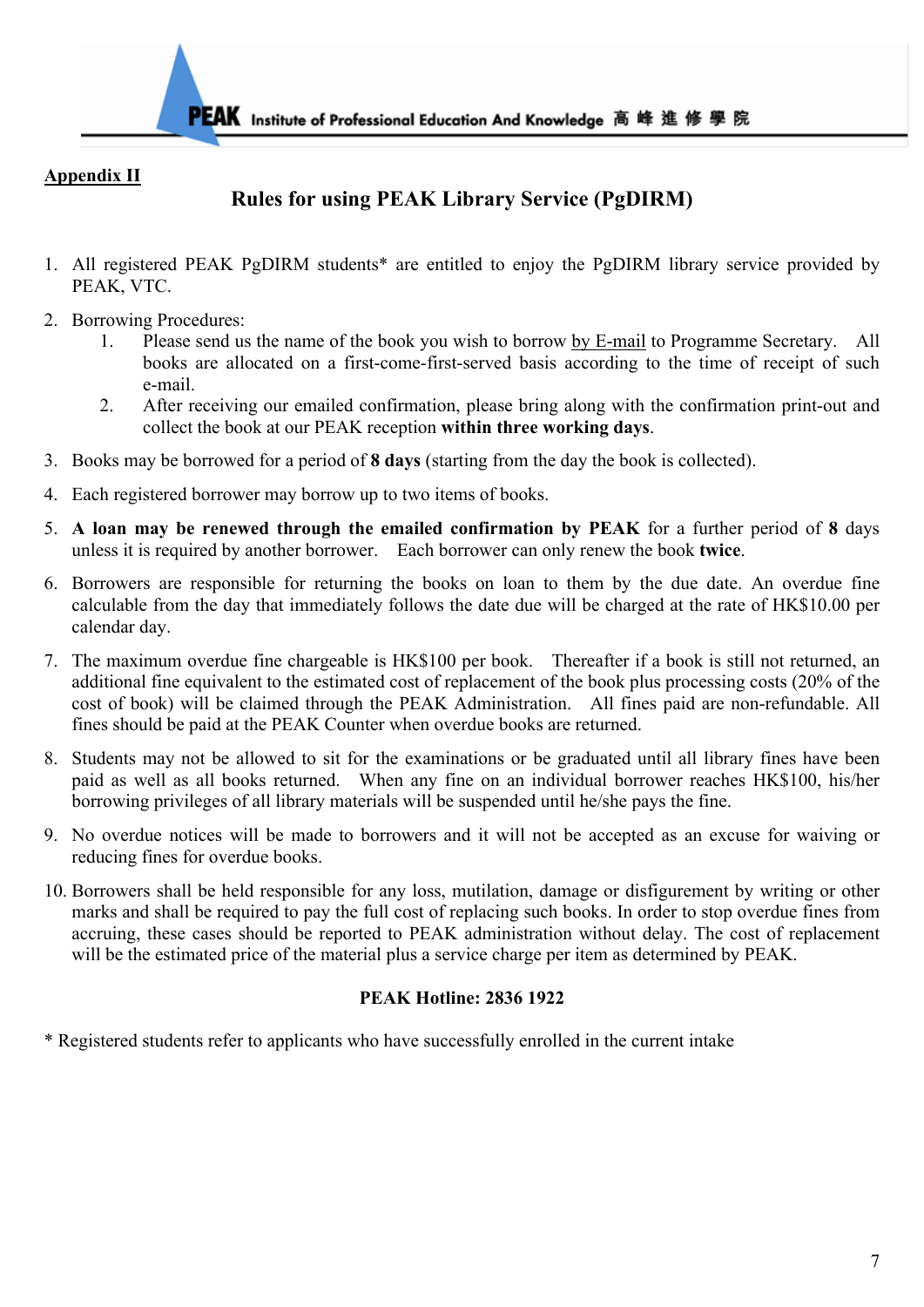# **Textbook and Reference Book List of PEAK PgDIRM**

| Unit code | <b>Module</b>                                          | Author                                       | Year    | <b>Title</b>                                                                                      | Edition | <b>Publisher</b>                   |
|-----------|--------------------------------------------------------|----------------------------------------------|---------|---------------------------------------------------------------------------------------------------|---------|------------------------------------|
| PBA60001  | Enterprise Risk Management                             | Green, P. E.                                 | 2016    | Enterprise Risk Management - A Common Framework<br>for the Entire Organisation                    |         | Butterworth-Heinemann Publications |
| PBA60001  | <b>Enterprise Risk Management</b>                      | Lam, James                                   | 2017    | Implementing Enterprise Risk Management: From<br>Methods to Applications                          | 1st     | Wiley Finance                      |
| PBA60001  | Enterprise Risk Management                             | Hutchins, G.                                 | 2018    | ISO 31000: 2018 Enterprise Risk Management (CERM<br>Academy Series on Enterprise Risk Management) |         | USA: Kindle                        |
| PBA60001  | Enterprise Risk Management                             | Rejda, G.E., McNamara, M.J. &<br>Rabel, W.H. | 2019    | Principles of Risk Management and Insurance                                                       | 14th    | Pearson                            |
| PBA60001  | <b>Enterprise Risk Management</b>                      | Moeller, R. R.                               | 2020    | COSO Internal Control Integrated Framework A<br>Complete Guide - 2020 Edition                     |         | USA: Kindle                        |
| PBA60001  | Enterprise Risk Management                             | Blokdyk, G                                   | 2020    | Enterprise Risk Management - A Complete Guide                                                     |         | USA: Kindle                        |
| PBA60002  | Law and Practice of Insurance                          |                                              | 2017    | Study Notes for the Principles and Practice of Insurance<br>Examination                           |         | <b>IIQAS</b>                       |
| PBA60002  | Law and Practice of Insurance                          |                                              | 2017    | Study Notes for the Long Term Insurance Examination                                               |         | <b>IIQAS</b>                       |
| PBA60002  | Law and Practice of Insurance                          | Merkin, R.M.                                 | 2018    | Colinvaux's Law of Insurance in Hong Kong                                                         | 3rd     | Sweet and Maxwell/Thomas Reuters   |
| PBA60002  | Law and Practice of Insurance                          |                                              | 2018    | Study Notes for the General Insurance Examination                                                 |         | <b>IIQAS</b>                       |
| PBA60002  | Law and Practice of Insurance                          | Birds, J.                                    | 2019    | Birds' Modern Insurance Law                                                                       | 11th    | Sweet & Maxwell                    |
| PBA60002  | Law and Practice of Insurance                          | Rejda, G. E., & McNamara, M. J.              | 2019    | Principles of Risk Management and Insurance                                                       | 14th    | Pearson                            |
| PBA60002  | Law and Practice of Insurance                          | Lynch, B., Paul, S., & Birds, J.             | 2020    | MacGillivray on Insurance Law                                                                     | 14th    | Sweet & Maxwell                    |
| PBA60002  | Law and Practice of Insurance                          |                                              | 2020    | Insurance Law (M05) - Study Text                                                                  | 2020-21 | The Chartered Insurance Institute  |
| PBA60003  | Managing Insurance<br>Organizations and Self-insurance |                                              | 2017    | Study Notes for the Principles and Practice of Insurance<br>Examination                           |         | <b>IIQAS</b>                       |
| PBA60003  | Managing Insurance<br>Organizations and Self-insurance |                                              | 2019    | Advanced Claims (820)                                                                             |         | The Chartered Insurance Institute  |
| PBA60003  | Managing Insurance<br>Organizations and Self-insurance |                                              | 2020    | Advanced Underwriting (960)                                                                       | 2020-21 | The Chartered Insurance Institute  |
| PBA60003  | Managing Insurance<br>Organizations and Self-insurance |                                              | 2020    | Insurance Business and Finance (M92)                                                              | 2020-21 | The Chartered Insurance Institute  |
| PBA60003  | Managing Insurance<br>Organizations and Self-insurance |                                              | 2020    | Advanced Insurance Broking (930)                                                                  | 2020-21 | The Chartered Insurance Institute  |
| PBA60003  | Managing Insurance<br>Organizations and Self-insurance | Johnson G.                                   | 2020    | Exploring strategy: Text and cases                                                                | 12th    | Pearson                            |
| PBA60003  | Managing Insurance<br>Organizations and Self-insurance |                                              | $\# \#$ | GI512-15 Risk Management                                                                          |         | <b>ANZIIF</b>                      |
| PBA60003  | Managing Insurance<br>Organizations and Self-insurance |                                              | ##      | GI503-15 Personal Lines Claims Management                                                         |         | <b>ANZIIF</b>                      |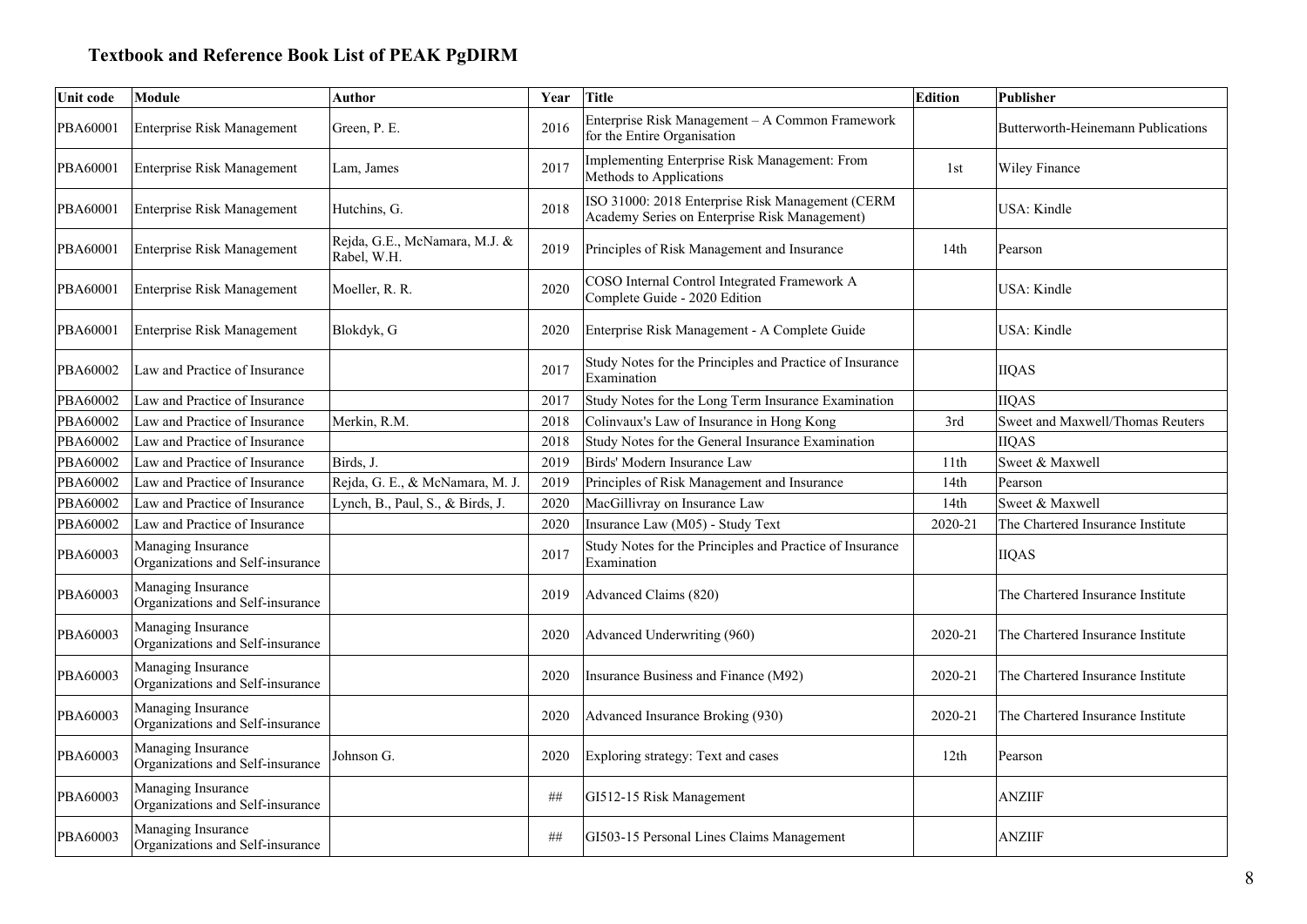| Unit code | <b>Module</b>                                          | Author                     | Year    | <b>Title</b>                                                                    | <b>Edition</b> | <b>Publisher</b>                  |
|-----------|--------------------------------------------------------|----------------------------|---------|---------------------------------------------------------------------------------|----------------|-----------------------------------|
| PBA60003  | Managing Insurance<br>Organizations and Self-insurance |                            | ##      | GI504-15 Personal Lines Underwriting Management                                 |                | <b>ANZIIF</b>                     |
| PBA60003  | Managing Insurance<br>Organizations and Self-insurance |                            | ##      | GI505-15 Commercial Lines Claims Management                                     |                | <b>ANZIIF</b>                     |
| PBA60003  | Managing Insurance<br>Organizations and Self-insurance |                            | $\# \#$ | GI506-15 Commercial Lines Underwriting Management                               |                | <b>ANZIIF</b>                     |
| PBA60004  | Property Insurance Management                          | Riley, D., & Roberts, H.   | 2016    | Riley on Business Interruption Insurance                                        |                | Sweet and Maxwell/Thomas Reuters  |
| PBA60004  | Property Insurance Management                          | Merkin, R.M.               | 2018    | Colinvaux's Law of Insurance in Hong Kong                                       | 3rd            | Sweet and Maxwell/Thomas Reuters  |
| PBA60004  | Property Insurance Management                          |                            | 2019    | Advanced Claims (820)                                                           |                | The Chartered Insurance Institute |
| PBA60004  | Property Insurance Management                          |                            | 2020    | Advanced Underwriting (960)                                                     | 2020-21        | The Chartered Insurance Institute |
| PBA60004  | Property Insurance Management                          |                            | ##      | GI505-15 Commercial Lines Claims Management                                     |                | <b>ANZIIF</b>                     |
| PBA60004  | Property Insurance Management                          |                            | $\# \#$ | GI506-15 Commercial Lines Underwriting Management                               |                | <b>ANZIIF</b>                     |
| PBA60005  | Liability Insurance Management                         | Merkin, R.M.               | 2018    | Colinvaux's Law of Insurance in Hong Kong                                       | 3rd            | Sweet and Maxwell/Thomas Reuters  |
| PBA60005  | Liability Insurance Management                         |                            | 2019    | Advanced Claims (820)                                                           |                | The Chartered Insurance Institute |
| PBA60005  | Liability Insurance Management                         |                            | 2020    | Advanced Underwriting (960)                                                     | 2020-21        | The Chartered Insurance Institute |
| PBA60005  | Liability Insurance Management                         |                            | 2020    | Liability Insurance (M96)                                                       | 2020-21        | The Chartered Insurance Institute |
| PBA60005  | Liability Insurance Management                         |                            | $\# \#$ | Liability Claims Management. (FSI 501)                                          |                | <b>ANZIIF</b>                     |
| PBA60005  | Liability Insurance Management                         |                            | $\# \#$ | Liability Underwriting Management. (FSI 502)                                    |                | <b>ANZIIF</b>                     |
| PBA60006  | Marine Insurance Management                            | Dout, J.                   | 2016    | Marine Cargo Insurance                                                          |                | Informa law from Routledge        |
| PBA60006  | Marine Insurance Management                            |                            | 2020    | Cargo and Goods in Transit Insurances (M90)                                     | 2020-21        | The Chartered Insurance Institute |
| PBA60006  | Marine Insurance Management                            |                            | 2020    | Marine Hull and Associated Liability (M98)                                      | 2020-21        | The Chartered Insurance Institute |
| PBA60006  | Marine Insurance Management                            | Wilson, J. F.              | 2021    | Carriage of Goods by Sea                                                        | 8th            | Pearson                           |
| PBA60006  | Marine Insurance Management                            |                            | $\# \#$ | Aviation and Space Insurance (M91)                                              |                | The Chartered Insurance Institute |
| PBA60007  | Life and Medical Insurance<br>Management               | Jones, H. E. & Long, D. L. | 2017    | Principles of Insurance: Life, Health, and Annuities                            |                | <b>LOMA</b>                       |
| PBA60007  | Life and Medical Insurance<br>Management               |                            | 2017    | Study Notes for the Investment-linked Long Term<br><b>Insurance Examination</b> |                | <b>IIQAS</b>                      |
| PBA60007  | Life and Medical Insurance<br>Management               |                            | 2017    | Study Notes for the Long Term Insurance Examination                             |                | <b>IIQAS</b>                      |
| PBA60007  | Life and Medical Insurance<br>Management               | Merkin, R.M.               | 2018    | Colinvaux's Law of Insurance in Hong Kong                                       | 3rd            | Sweet and Maxwell/Thomas Reuters  |
| PBA60007  | Life and Medical Insurance<br>Management               |                            | ##      | Life, Critical Illness and Disability Claims (P62)                              |                | The Chartered Insurance Institute |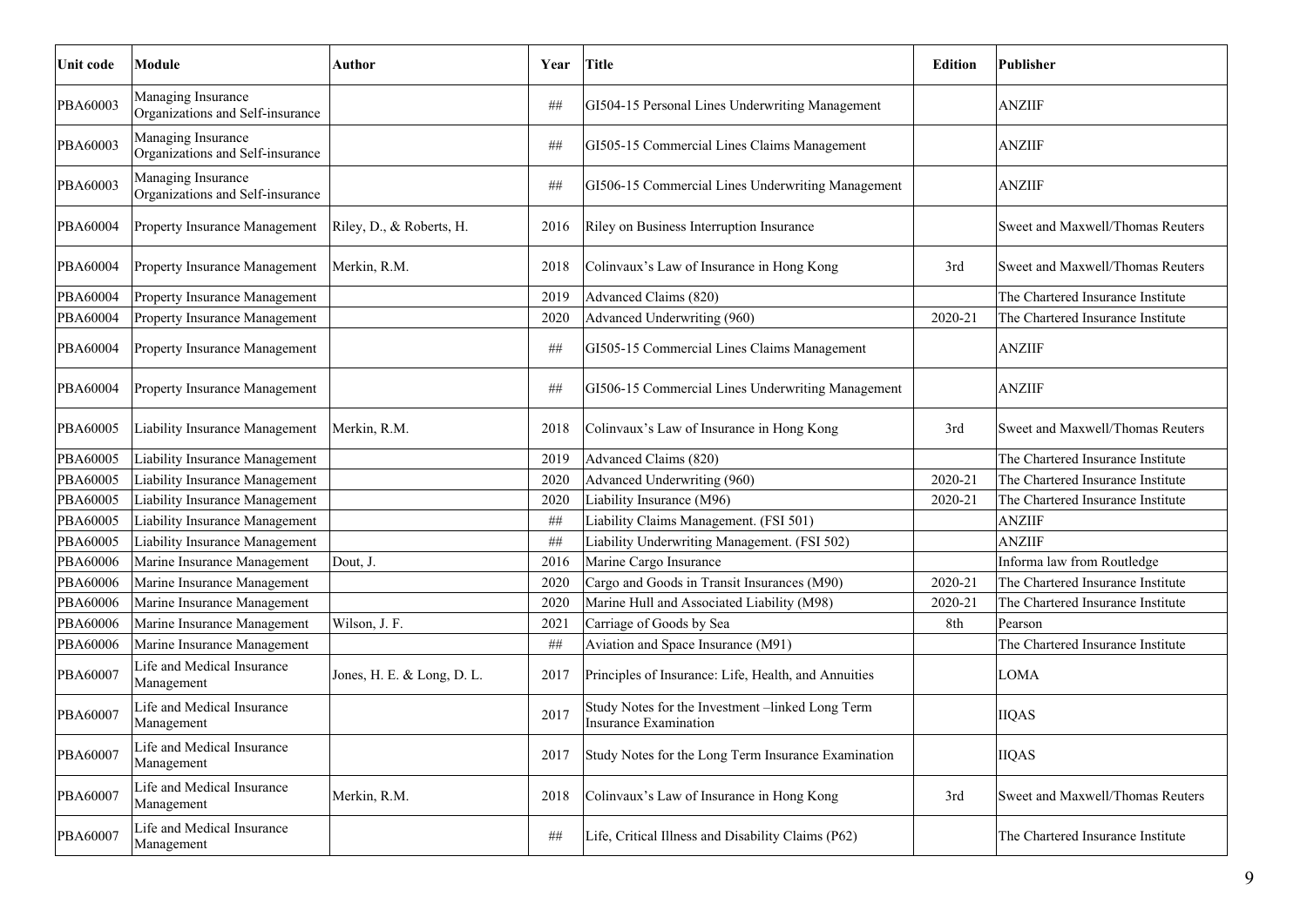| Unit code | Module                                   | Author                                            | Year    | <b>Title</b>                                                                                        | <b>Edition</b>   | <b>Publisher</b>                                |
|-----------|------------------------------------------|---------------------------------------------------|---------|-----------------------------------------------------------------------------------------------------|------------------|-------------------------------------------------|
| PBA60007  | Life and Medical Insurance<br>Management |                                                   | $\# \#$ | Life, Critical Illness and Disability Underwriting (P61)                                            |                  | The Chartered Insurance Institute               |
| PBA60008  | Reinsurance Management                   | Jarzabkowski, P., Bednarek, R., &<br>Spee, P.     | 2017    | Making a Market for Acts of God: The Practice of Risk<br>Trading in the Global Reinsurance Industry |                  | Oxford: Oxford University Press                 |
| PBA60008  | Reinsurance Management                   | Haueter, N., & Jones, G.                          | 2017    | Managing Risk in Reinsurance: From City Fires to Global<br>Warming                                  |                  | Oxford: Oxford University Press.                |
| PBA60008  | Reinsurance Management                   | O'Neill, T., & Woloniecki, J.                     | 2019    | The Law of Reinsurance                                                                              | 5th              | Sweet & Maxwell                                 |
| PBA60008  | Reinsurance Management                   |                                                   | 2020    | Reinsurance (M97)                                                                                   | $2020 - 21$      | The Chartered Insurance Institute               |
| PBA60008  | Reinsurance Management                   | William, O.D.                                     | 2021    | Reinsurance and the Law of Aggregation: Event,<br>Occurrence, Cause                                 |                  | Routledge                                       |
| PBA60009  | <b>Operational Risk Management</b>       |                                                   | 2020    | Fundamentals of Risk Management (M67)                                                               | $2020 - 21$      | The Chartered Insurance Institute               |
| PBA60009  | <b>Operational Risk Management</b>       |                                                   | ##      | Introduction to the Management of Risk (FSR 501)                                                    |                  | ANZIIF                                          |
| PBA60009  | <b>Operational Risk Management</b>       |                                                   | ##      | Integrated Management (FSR 502)                                                                     |                  | <b>ANZIIF</b>                                   |
| PBA60009  | <b>Operational Risk Management</b>       |                                                   | ##      | Operational Management of Risk (FSR 503)                                                            |                  | ANZIIF                                          |
| PBA60009  | Operational Risk Management              |                                                   | $\# \#$ | Management of Specific Risk Exposures (FSR 504)                                                     |                  | ANZIIF                                          |
| PBA60010  | Financial Risk Management                | Chance, D., & Brooks, R                           | 2016    | An Introduction to Derivatives & Risk Management                                                    | 10th             | Cengage                                         |
| PBA60010  | Financial Risk Management                | Hull, J.                                          | 2018    | Options, Futures, and Other Derivatives                                                             |                  | Pearson                                         |
| PBA60010  | Financial Risk Management                | Saunders, A. & Cornett, M. M.                     | 2020    | Financial Institutions Management: A Risk Management<br>Approach                                    | 10th             | New York: McGraw-Hill Higher<br>Education       |
| PBA60010  | Financial Risk Management                |                                                   | 2021    | 2021 FRM Exam Part I Books                                                                          |                  | Global Association of Risk<br>Professionals     |
| PBA60010  | Financial Risk Management                |                                                   | 2021    | 2021 FRM Exam Part I Books                                                                          |                  | Global Association of Risk<br>Professionals     |
| PBA60011  | Financial Planning Management            | Lau, A.M. & Laird, G.                             | 2016    | Hong Kong Taxation Law & Practice                                                                   |                  | The Chinese University Press                    |
| PBA60011  | Financial Planning Management            |                                                   | 2011    | Module 1 Fundamentals of Financial Planning                                                         |                  | Institute of Financial Planners of Hong<br>Kong |
| PBA60011  | Financial Planning Management            |                                                   | 2011    | Module 5 Employee Benefits and Estate Planning                                                      |                  | Institute of Financial Planners of Hong<br>Kong |
| PBA60011  | Financial Planning Management            |                                                   | 2011    | Module 6 Advanced Financial Planning                                                                |                  | Institute of Financial Planners of Hong<br>Kong |
| PBA60011  | Financial Planning Management            |                                                   | 2017    | Study Notes for the Investment-linked Long Term<br><b>Insurance Examination</b>                     |                  | Insurance Authority                             |
| PBA60011  | Financial Planning Management            |                                                   | 2017    | Study Notes for the Principles and Practice of Insurance<br>Examination                             |                  | <b>Insurance Authority</b>                      |
| PBA60011  | Financial Planning Management            |                                                   | 2018    | Study Notes for the General Insurance Examination                                                   |                  | Insurance Authority                             |
| PBA60011  | Financial Planning Management            | Lau, A.M. & Laird, G.                             | 2018    | Hong Kong Taxation Law & Practice                                                                   | 2018-19          | The Chinese University<br>Press                 |
| PBA60011  | Financial Planning Management            | Billingsley, R.S., Gitman, L.J. &<br>Joehnk, M.D. | 2020    | Personal Financial Planning                                                                         | 15 <sub>th</sub> | Boston: Cengage Learning                        |